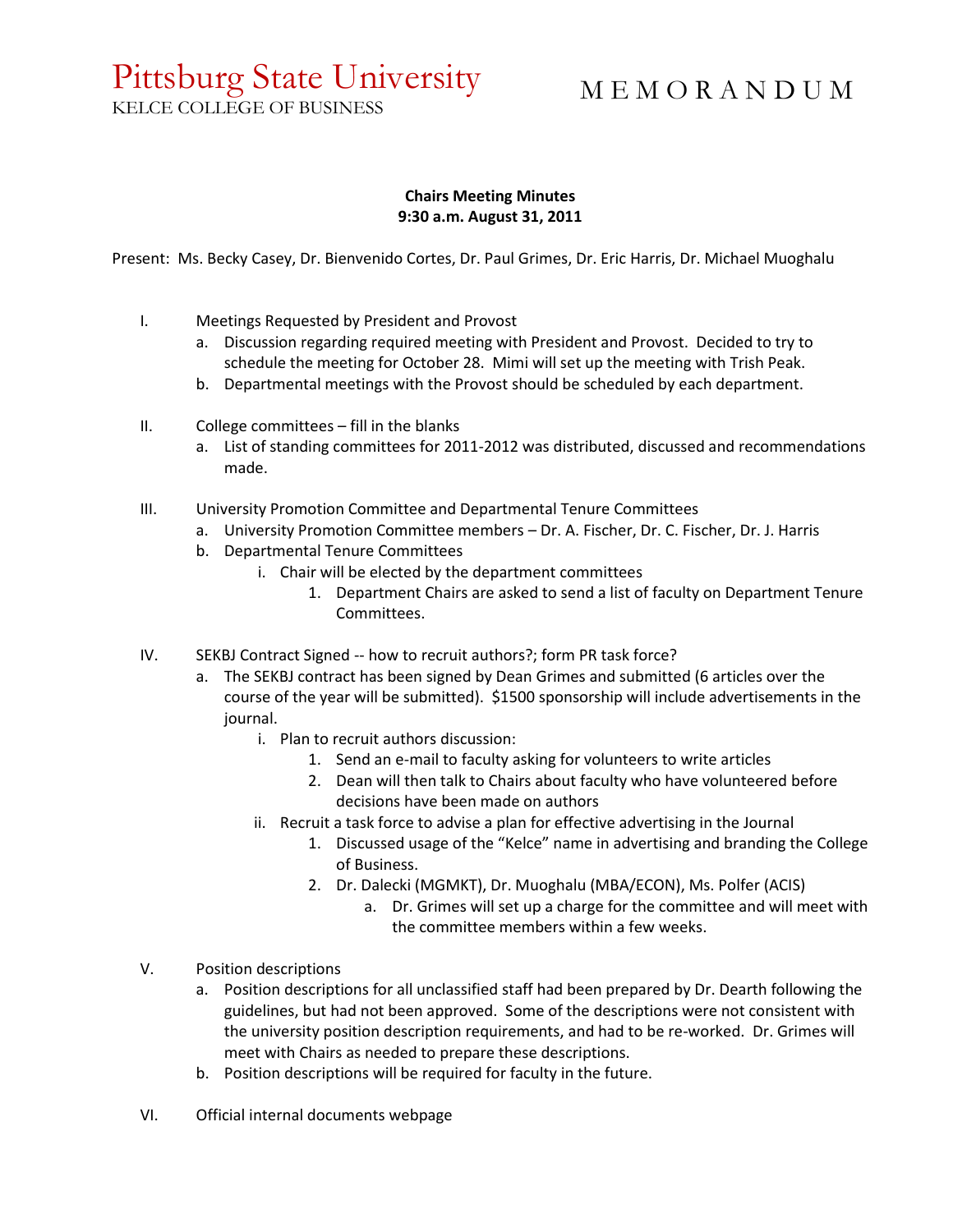- a. Discussed having an official internal documents webpage that contained all documents that pertain to the college. Chairs were in agreement on preparing this type of web page. Input will be needed on how to populate the page.
- VII. Transfer credits and the "validation" process
	- a. Ms. Casey explained the "validation" process that has been in place at PSU. Discussion followed on the current process, and possible changes to the process. PSU's articulation agreements with community colleges will stipulate what courses can be validated.
	- b. It was decided that a representative from the Registrar's office come visit with the Chairs/Dean/MBA Director about the validation process.
- VIII. Classroom assignments
	- a. Chairs/MBA Director were asked to discuss classroom assignments outside of the Chairs Meeting and make recommendations for changes in classroom assignments for each department.
- IX. International Recruitment
	- a. Dr. Grimes met with Dr. Olson about this issue.
		- i. The university does a lot of international recruiting of students. Kelce faculty have participated in the past.
		- ii. Dr. Olson would like to make this process more focused to have good and effective recruiters in an international setting.
		- iii. Dr. Olson requests that faculty recruiters be someone who would be comfortable traveling internationally and working with that population.
		- iv. Chairs/MBA Director were asked to give names of faculty who would be good participants in international recruiting.
		- v. Planned PSU recruiting activities will be conducted in Saudi Arabia, Taiwan, Latin America, China, Southeast Asia, Middle East, Vietnam, etc.
- X. Updates and Announcements
	- A. Grimes (information from PLC)
		- a. Classified Retirement Incentive Program Kelce not affected. Some positions will not be replaced.
		- b. PSU has a new mobile web-site specifically for phones.
		- c. Regents will be at PSU on Sept. 19 & 20. Dean Grimes will be meeting with the Regents both days.
		- d. KTC will be playing a major role in the Extreme Makeover television show. Will be helping to build 7 homes in Joplin. Faculty need to be accommodating to students who will be participating.
		- e. Library is growing a collection of e-books, but are not replacements for textbooks.
	- B. Casey
		- a. Dr. Roush is undergoing cancer treatments classes will be covered by other faculty
		- b. Ms. Yarick is starting a doctoral program at North Central University DBA in Accounting.
		- c. Staffing is a big problem in the Accounting area. PSU salaries are not competitive.
		- d. ACIS faculty will meet the first Friday of every month.
	- C. Cortes
		- a. Search for Academic Advisor 11 applicants so far. Deadline is September 5.
	- D. Harris
		- a. Faculty vita are due tomorrow
		- b. Holly Kent office issues
	- E. Muoghalu